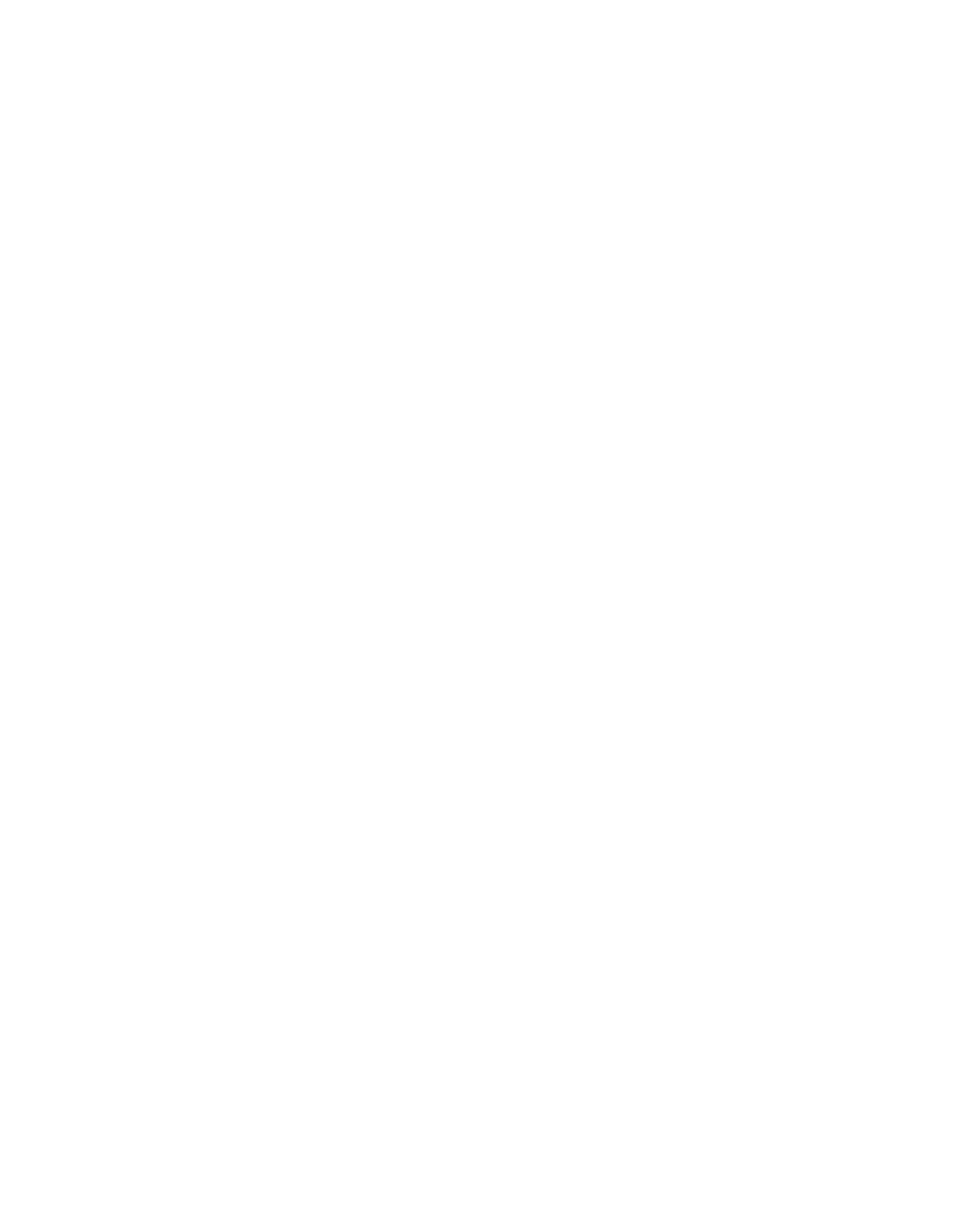## **INSTRUCTIONS**

**1. MOUNT THE ASSEMBLED COOLER KIT AS SHOWN WITH THE BOTTOM OF THE COOLER ROUGHLY EVEN WITH THE TOP OF THE HYDRAULIC TANK.**

**2. DISCONNECT THE OIL RETURN HOSE FROM THE OIL FILTER, LEAVE THE 90° FITTING INSTALLED.**

**3. RECONNECT THE OIL RETURN HOSE TO THE BOTTOM OF THE OIL COOLER.**

**4. CONNECT THE NEW INCLUDED HOSE TO THE TOP OF THE OIL COOLER AND THEN TO THE OIL FILTER, ADJUST THE DIRECTION OF THE 90° FITTINGS AS NECESSARY.**

**5. REMOVE THE ELECTRICAL COVER FROM THE CENTER AXLE SUPPORT BEAM NEAR THE CENTER OF THE MACHINE.**

**6. DRILLING 2 HOLES, MOUNT THE FAN CONTROLLER TO THE UNDERSIDE OF THE ELECTRICAL COVER.**

**7. LOCATE THE WHITE AND BLUE WIRES WHICH ARE PART OF THE CURRENT HARVESTER WIRE HARNESS.**

**8. CONNECT THE RED WIRE FROM THE FAN CONTROLLER TO THE BLUE WIRE (KEYED ON) ON THE HARVESTER HARNESS.**

**9. CONNECT THE WHITE AND BLACK WIRES FROM THE FAN CONTROLLER TO THE WHITE WIRE (GROUND) ON THE HARVESTER HARNESS**

**10. CONNECT THE OIL COOLER HARNESS TO THE FAN AND THEN TO THE FAN CONTROLLER.**

**11. RE-INSTALL THE ELECTRICAL COVER, LOOPING ANY EXCESS WIRES UNDERNEATH BEFORE TIGHTENING DOWN.**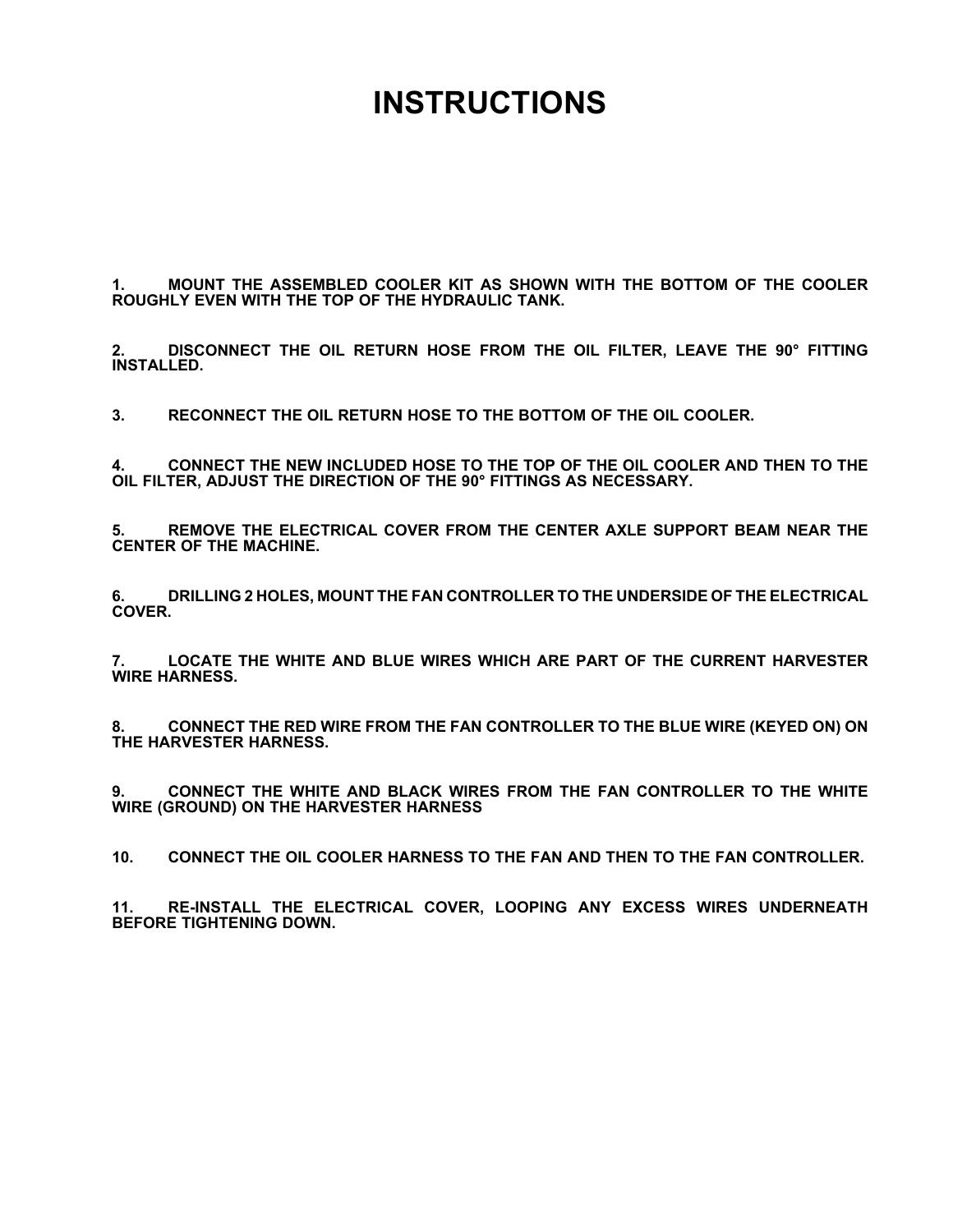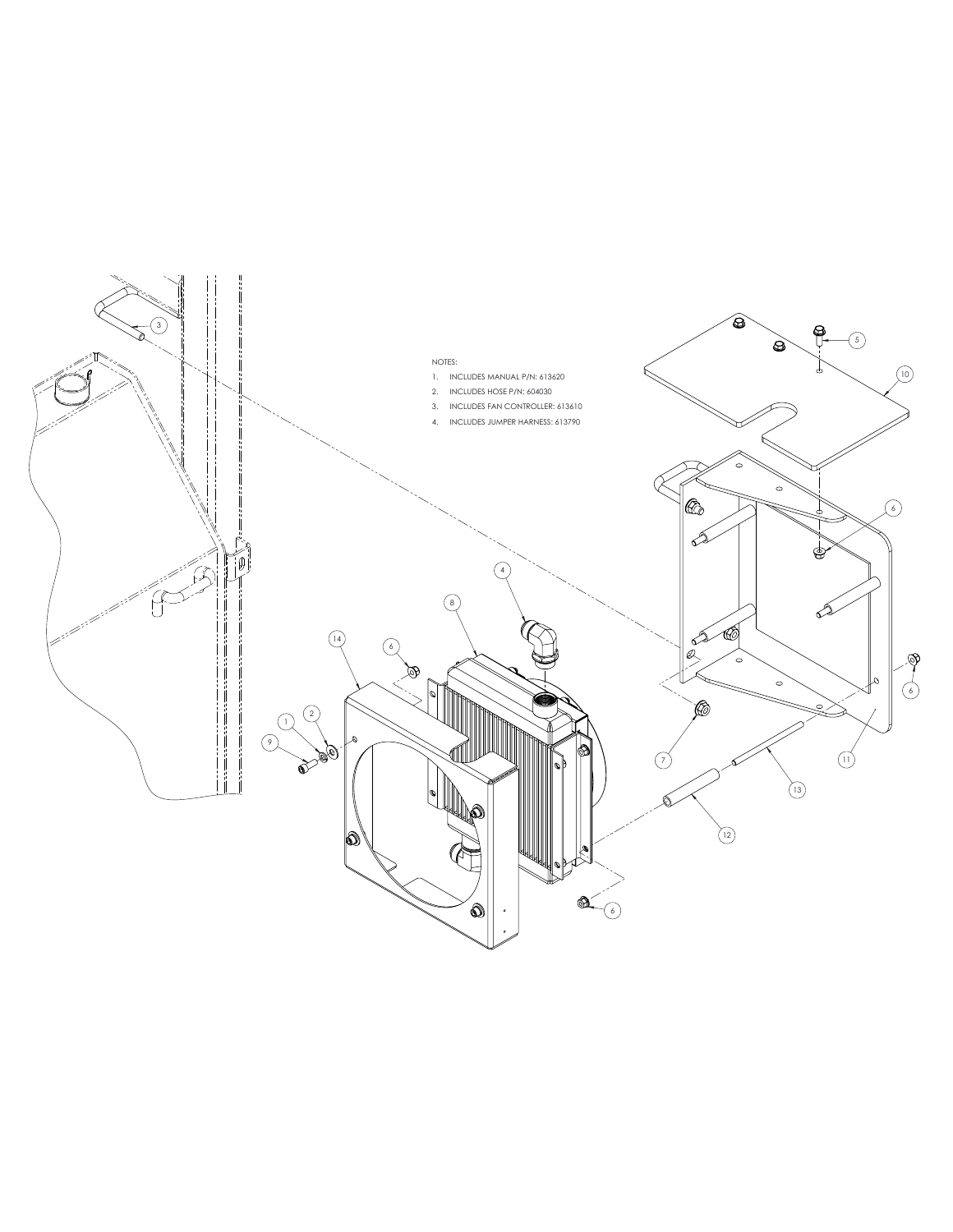| <b>ITEM NO.</b> | <b>PART NUMBER</b> | <b>DESCRIPTION</b>           | QTY.           |
|-----------------|--------------------|------------------------------|----------------|
|                 | 021180             | WASHER, LOCK 3/8             | 4              |
| 2               | 021190             | WASHER, FLAT 3/8 STD         | $\overline{4}$ |
| 3               | 468370             | BOLT, U 1/2-13 X 2.06 X 4.25 | $\overline{2}$ |
| 4               | 530160             | FITTING, HYD 90°             | 2              |
| 5               | 600050             | BOLT, HFH 3/8-16 X 1.00"     | 3              |
| 6               | 600120             | NUT, HFH NYLOC 3/8-16        | 15             |
| 7               | 600140             | NUT, HFH NYLOC 1/2-13        | 4              |
| 8               | 612510             | COOLER, HYDRAULIC OIL        |                |
| 9               | 613320             | <b>BOLT, SHCS 3/8-16</b>     | 4              |
| 10              | 613630             | FLAP, OIL COOLER             |                |
| 11              | 615150             | MOUNT, OIL COOLER            |                |
| 12 <sup>2</sup> | 615190             | TUBE, SPACER                 | 4              |
| 13              | 615310             | ROD, THREADED 3/8-16         | 4              |
| 14              | 615525             | SHROUD, OIL COOLER           |                |